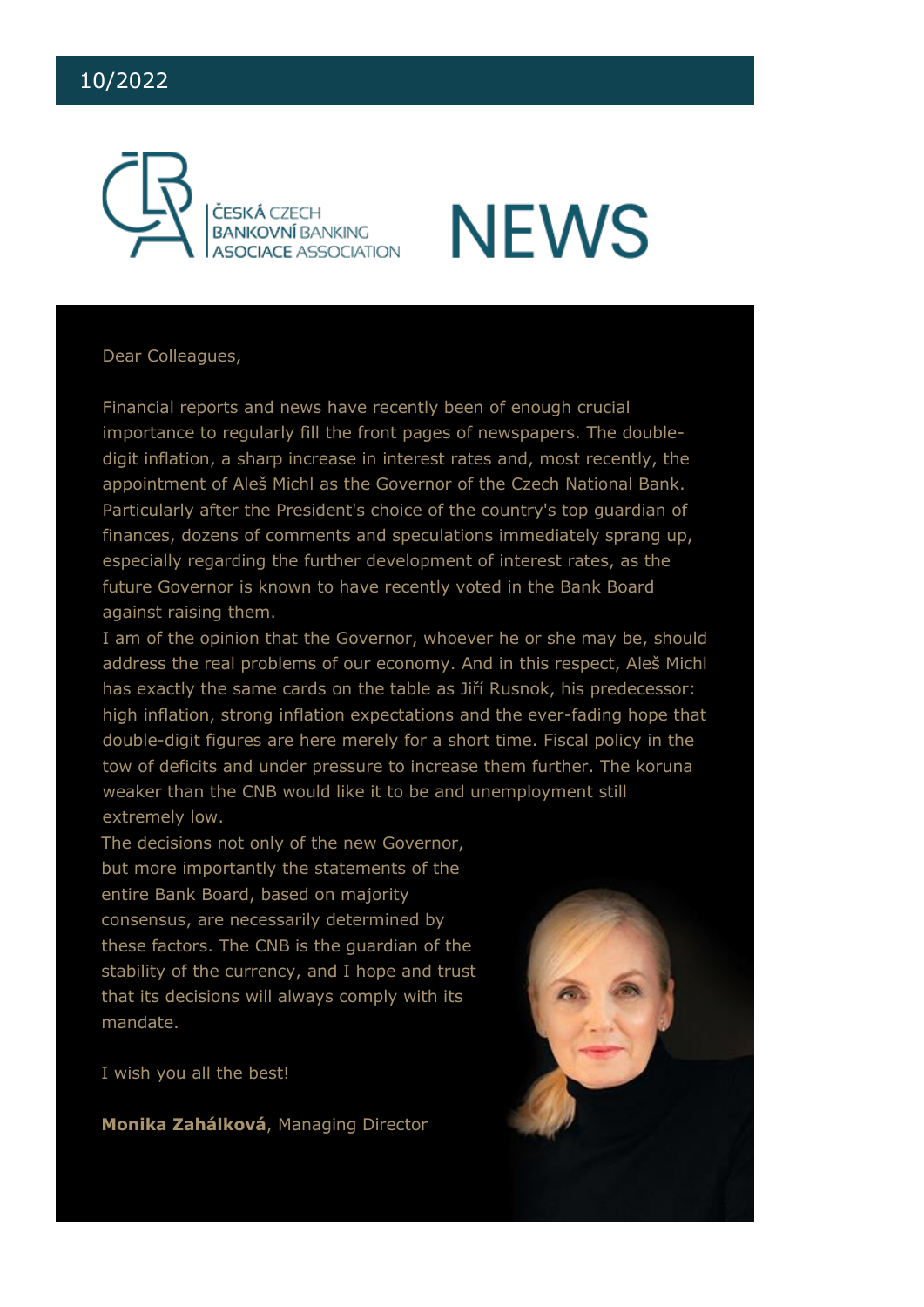

**The CNB raised rates, expecting weaker growth and inflation of up to 15 %**



The Czech National Bank has raised the base interest rate to its highest level in more than 20 years and expects lower economic growth and higher inflation this year than it did in its previous forecast. The 0.75 percentage point increase in the base rate, to 5.75 per cent, was a surprise for the market.

It was the sixth time in a row that the CNB had raised the rate by more than 0.25 percentage point. Analysts had expected the rate to go up by only 0.5 per cent. The last time the rate was this high was in 1999. The reason for the increase is the continuing rise in inflation, exacerbated by the war in Ukraine, and the central bank's efforts to dampen inflation expectations.

According to Jakub Seidler, the Chief Economist of the Czech Banking Association, it appears that the CNB still considers it more important to tame inflation than to worry about the negative impact of higher rates on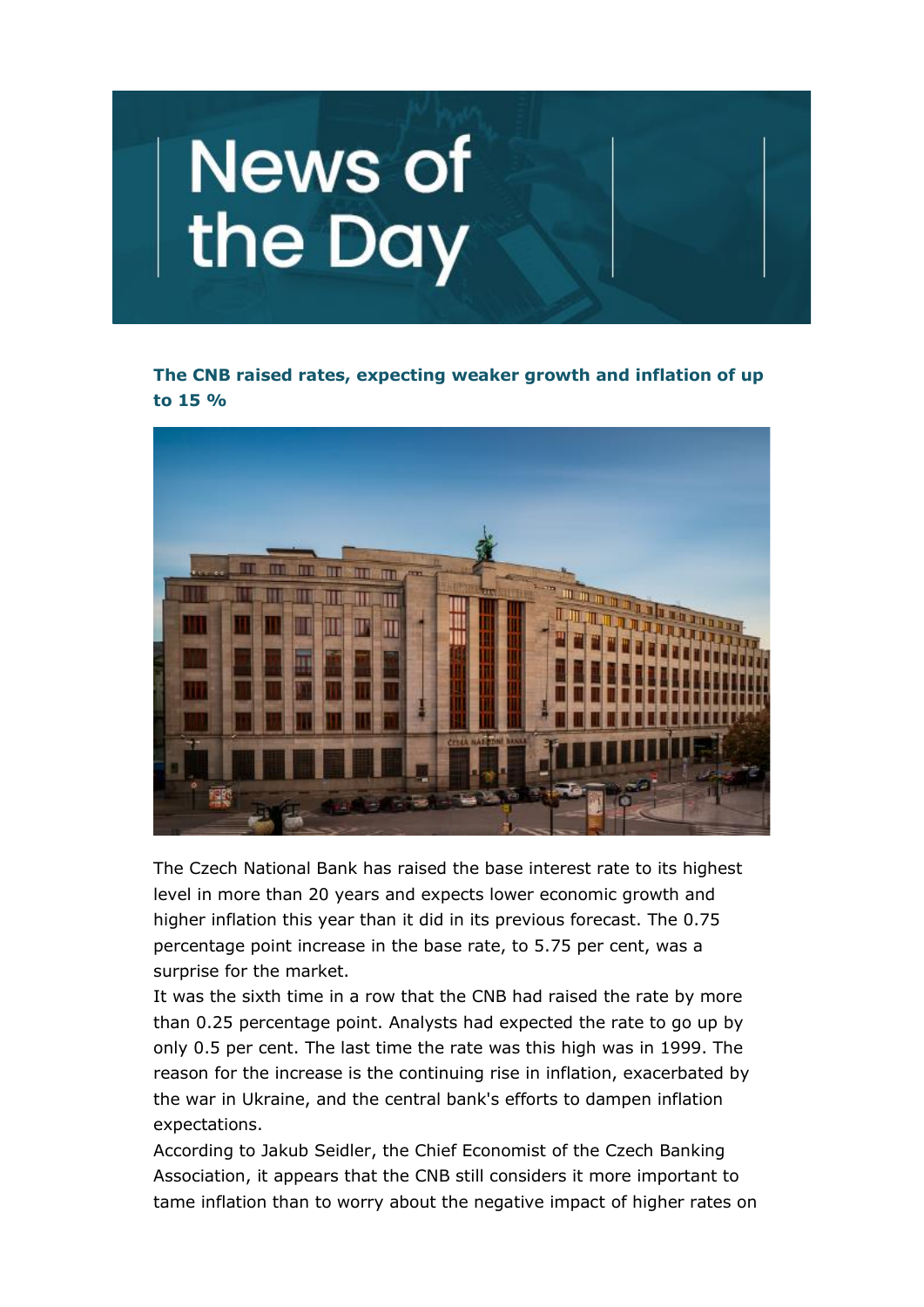the real economy*. "However, this rate hike will not reverse this year's double-digit inflation; it is the next year's inflation that is at stake,"* Jakub Seidler warned. Meanwhile, analysts expect rates to peak at about 6.5% this year.

At the same time with taking the monetary decision, the CNB published a new, updated forecast of macroeconomic indicators. In its new forecast, it expects consumer price growth to average 13.1 percent this year, rising to nearly 15 percent during the year. Inflation is expected to fall to 4.1 percent next year. In its previous forecast in February, before the outbreak of war in Ukraine, the bank had expected average inflation of 8.5 percent this year and 2.3 percent next year. The CNB Board described the risks and uncertainties of the new forecast as being significant. The CNB worsened its economic forecast for this year and slightly improved it for next year. It expects the gross domestic product to grow by 0.8 per cent this year and by 3.6 per cent next year. GDP growth will slow down significantly this year and economic activity will even decrease slightly year-on-year in the second half of the year.



## **CBA Hypomonitor: interest rates rose to 4.4%**

In April, banks and building societies provided mortgage loans totaling over CZK 17.5 billion. Compared to March, the volume and number of mortgages granted dropped significantly, by about 40%. The year-onyear decline also became bigger, exceeding 60%. The noticeable drop in new mortgages in April was probably caused by the CNB's new stricter rules. Their expected entry into force also led to some "frontloading" in earlier months, which was also reflected in the weaker April figures. The interest rate on actual new mortgages, excluding refinancing, rose to 4.4% in April from 4.15% in March. As expected, mortgage rates continue to rise and we will see this trend continue in the coming months as market interest rates continue to rise. The above information comes from [the CBA Hypomonitor data,](https://cbaonline.cz/cba-hypomonitor-urokove-sazby-vzrostly-na-44-) which captures data from all domestic banks and building societies providing mortgage loans on the domestic market.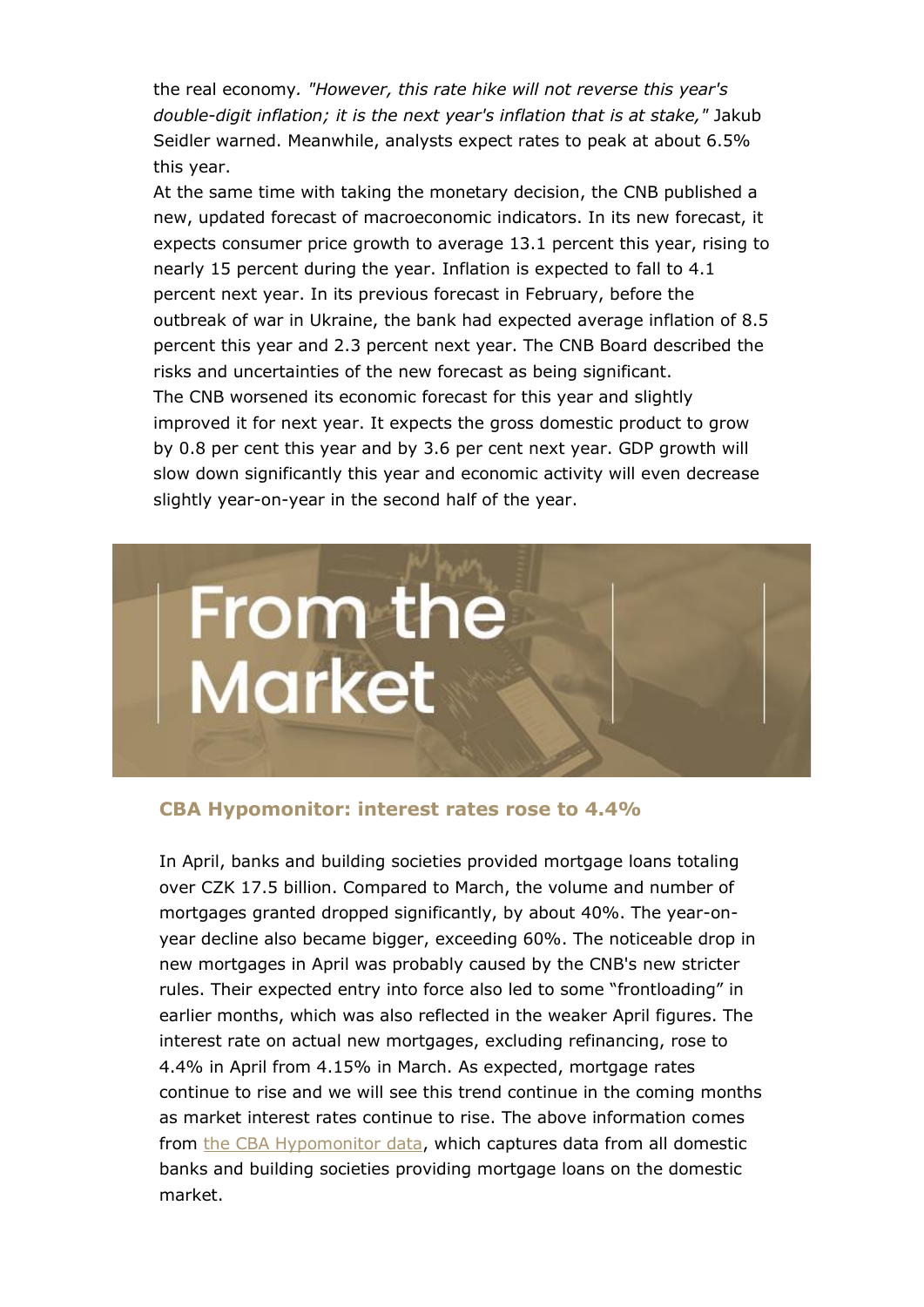# **Inflation in April exceeded 14%**

Continued inflation growth exceeds analysts' and the central bank's expectations. In April, [inflation accelerated further](https://cbaonline.cz/inflace-zrychlila-na-142-vyrazne-nad-ocekavani) to 14.2%, from 12.7% in March. The market estimate was 13.2%, while the CNB's estimate was 13.8%. The key reason for the acceleration in the y-o-y inflation in April was attributable to housing-related prices. The price of electricity rose by 30% year-on-year (24.7% in March), while the price of gas increased by 44.2% (37.7% in March). These factors contributed to a year-on-year price acceleration of approximately 0.3 percentage point, similar to the previous month. Furthermore, imputed rentals accelerated again, from 16.3% to 17.7% y-o-y, contributing less than 0.2 percentage points to year-on-year inflation. Overall, housing prices accelerated inflation by about 0.6 percentage points in April. Price growth in the housing category reached 20% year-on-year, the highest since the end of 1998 (it was above 30% at the beginning of 1998). Food prices were another strong inflationary factor, with the annual growth of 10.7%, the highest since the end of 2008. April's figures push the inflation outlook for this year towards 14%.

# **CBA Focus focused on energy prices**

The next episode of the CBA Focus roundtable focused on inflation at a level not seen for years. How long can it take the central bank to tame inflation? And where are the limits to helping households and firms that are threatened by the constant rise in the price of key commodities and especially of energy? Should aid be targeted or across the board? These are the main questions discussed by Petra Grmelová, the presenter, and by Mojmír Hampl, member of the Czech Fiscal Council and former CNB Vice-Governor, Jakub Seidler, the Chief Economist of the CBA, and Pavel Cyriani, Vice-Chairman of the Board of Directors of ČEZ. You can watch the CBA FOCUS on [YouTube,](https://www.youtube.com/watch?v=ngFMMZvcRj8) or listen to it on [Spotify.](https://open.spotify.com/episode/2BrpwZiuzTIysrSPxVZ1wZ?si=YF4xEkMWQH2wk22KL6uqAw)

# **Aleš Michl becomes the CNB Governor**

President Miloš Zeman appointed [Aleš Michl as the Governor of the Czech](https://www.cnb.cz/cs/cnb-news/tiskove-zpravy/Novym-guvernerem-CNB-byl-jmenovan-Ales-Michl/)  [National Bank.](https://www.cnb.cz/cs/cnb-news/tiskove-zpravy/Novym-guvernerem-CNB-byl-jmenovan-Ales-Michl/) The current member of the Bank Board will take up his duties in July. He will replace Jiří Rusnok, whose second mandate terminates in June and who cannot run again. Aleš Michl previously worked, among other things, at Raiffeisenbank and was an external adviser to former Prime Minister Andrej Babiš (ANO). He has been a member of the CNB Bank Board since the end of 2018. Aleš Michl and Oldřich Dědek, another Board member, were the only ones of the sevenmember Board who repeatedly voted against raising interest rates. They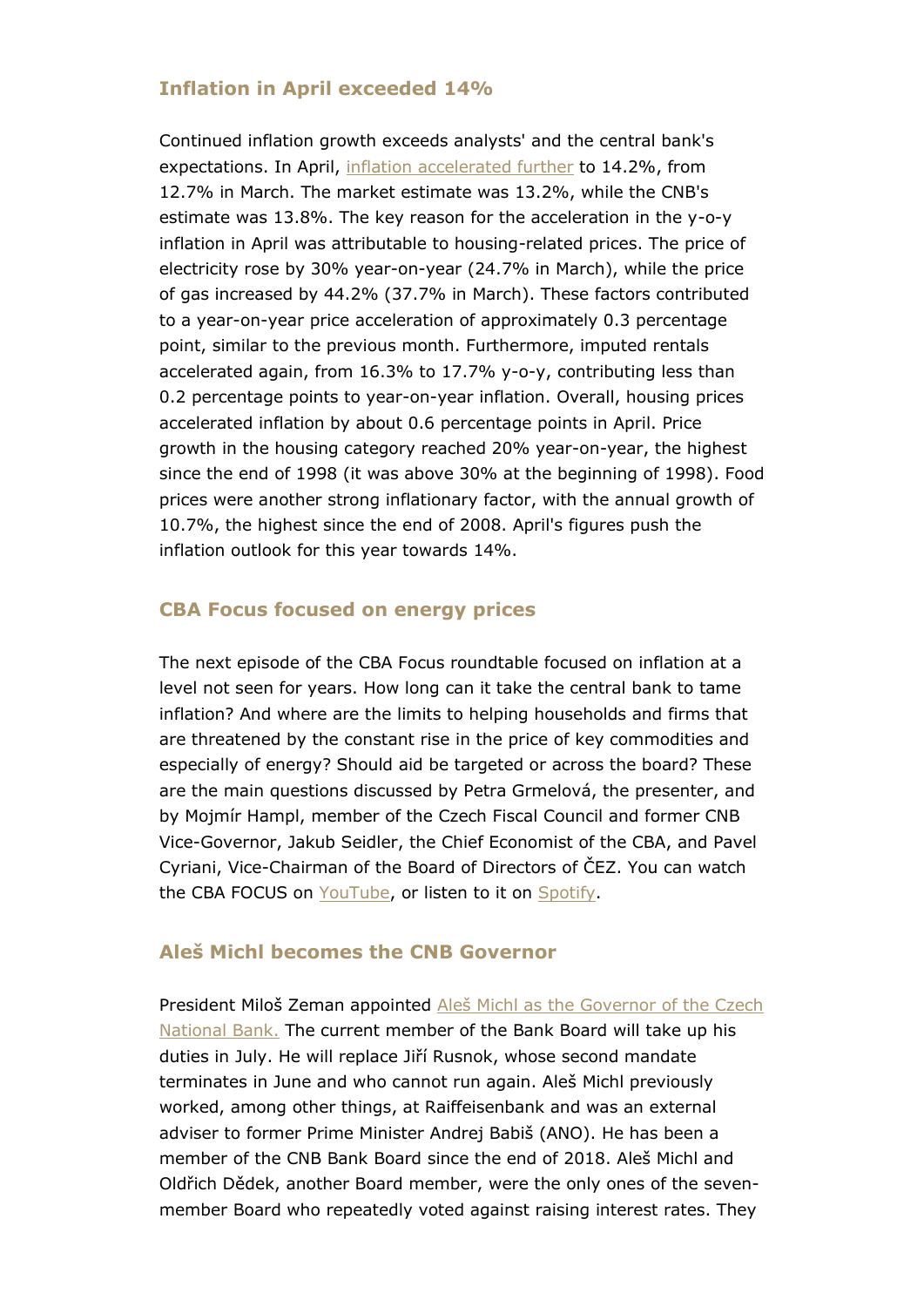believe that raising rates will not work with the current inflation, but will harm exports and the economy. Aleš Michl also said after his appointment at Prague Castle that he would propose leaving interest rates at the present level at his first Board meeting in August and said that it would take two years for inflation to return to the 2 % threshold.

### **Bankers discussed sustainable economy**

In early May, the Czech Banking Association, in cooperation with the European Investment Bank (EIB), organized a conference *"[Geopolitical](https://events.eib.org/event/df08a7a3-838a-4fa2-8765-fa258c0dc333/websitePage:9d6d23f5-8634-48e3-8c4b-76df9051f068?previewToken=cb65470d932d99c412544bf1074a71c9)  [uncertainty: how can we finance a faster and safe green transition in the](https://events.eib.org/event/df08a7a3-838a-4fa2-8765-fa258c0dc333/websitePage:9d6d23f5-8634-48e3-8c4b-76df9051f068?previewToken=cb65470d932d99c412544bf1074a71c9)  [Czech Republic?"](https://events.eib.org/event/df08a7a3-838a-4fa2-8765-fa258c0dc333/websitePage:9d6d23f5-8634-48e3-8c4b-76df9051f068?previewToken=cb65470d932d99c412544bf1074a71c9)*. In her opening remarks, the EIB Vice President Lilyana Pavlova first presented European initiatives to promote green investments to not only slow down climate change but also improve energy security. Jan Juchelka, Vice President of the CBA and CEO of Komerční banka, outlined the approach of the CBA and banks to financing the Czech economy's transition to greater sustainability. René Neděla, a Deputy Minister of Industry and Trade explained the political strategy. Jakub Seidler, the CBA's Chief Economist, followed with an analysis of the Czech macroeconomic environment as a complicated entry point for energy transition, while Debora Revoltella, the EIB Chief Economist, outlined potential barriers to "green" investments in the Czech Republic and in the EU. The panel, facilitated by Petr Procházka, the CBA' support for the Sustainable Finance Commission, focused on approaches to supporting investment in energy efficiency, energy savings and green innovation. The panel discussed these topics with Shiva Dustdar, Head of Innovation Finance Advisory at the EIB, Vladislav Nožička, Managing Director of Specialized Finance at ČSOB Group, Jiří Novotný, Innovation and Development Manager at ČEZ ESCO, and Petr Vítek, Founder and Partner at Tilia Impact Ventures.

# **Banking Identity enables registration to the National Library**

The possibilities of using the Banking Identity continue to increase. Most recently, it can be used for remote registration to the National Library of [the Czech Republic.](https://text.nkp.cz/aktuality/novinky-titulni-strana/registrace-bankid) The registration to the National Library allows you to activate your reader account in a few minutes and thus gain access to digitized works not available on the market or, to the licensed database. Remote registration is valid for one year for a fee of 100 crowns. However, the registered readers do not receive a traditional library card and cannot use some library services. In order to obtain it, you should visit Klementinum in person, and complete the registration. The reader can then borrow books and documents or use the study rooms.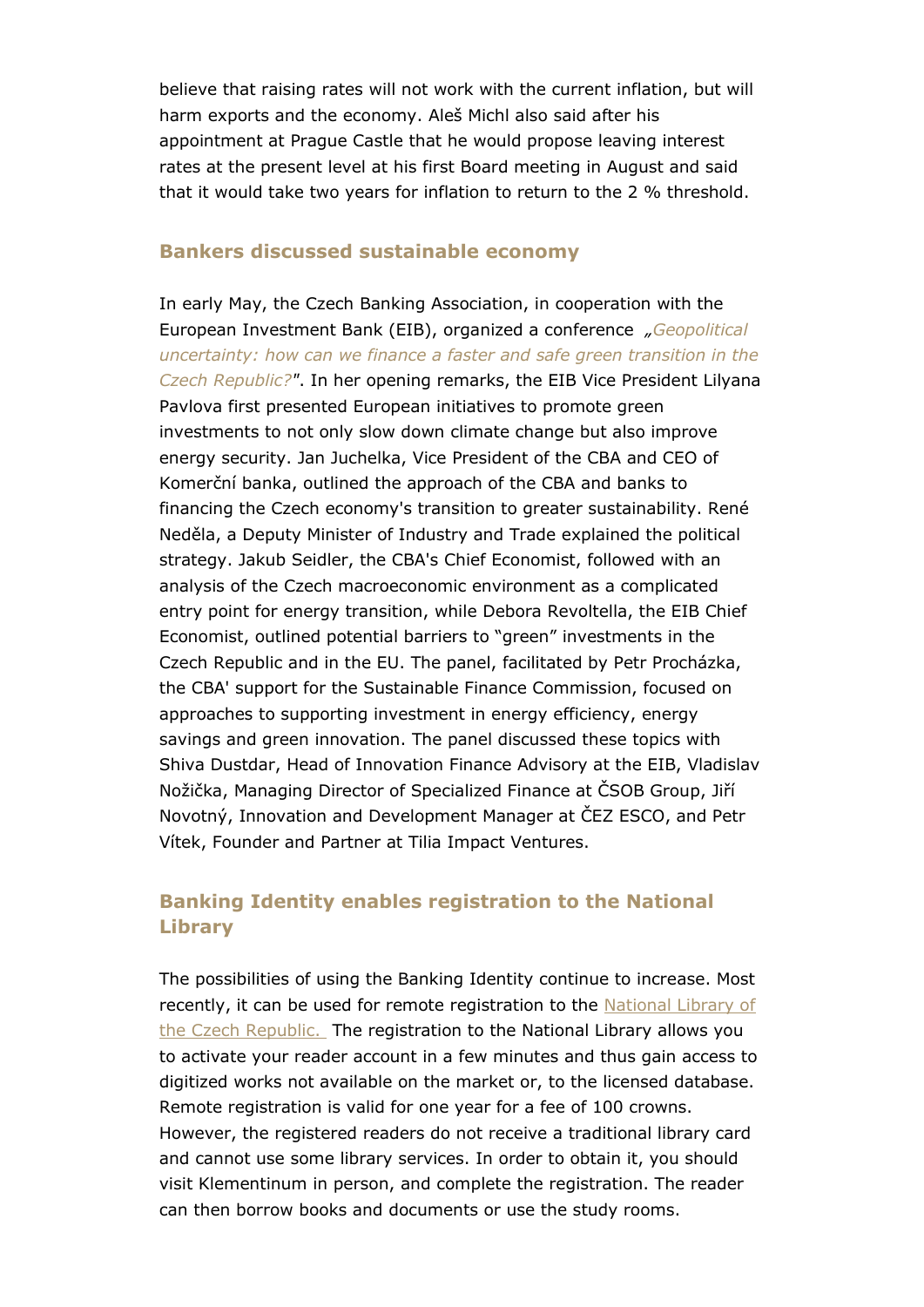



14.2 % inflation in April 2022

# From Legislature

# **Opportunities to break banking secrecy will be increased**

The Ministry of Finance should now have the possibility to break bank secrecy if it comes to cooperation with the

European Anti-Fraud Office (OLAF). According to the draft [law](https://apps.odok.cz/veklep-detail?pid=KORNC3MFLG46) on the Czech Republic's cooperation with OLAF and amendments to the laws on banks, credit unions and the Central Register of Bank Accounts, the Ministry would be able to request a list of transactions from banks and credit unions and obtain information from the Central Register of Bank Accounts. The proposed legislation is required in order to designate the competent authority with the power to obtain the information requested by OLAF in the context of its investigations and to transmit it to OLAF. In general, cooperation with OLAF, which, among other things, investigated the Stork' Nest case, means that the Office, through the MoF, forwards its recommendations from the audit to the managing authority in the Czech Republic. On the basis of these recommendations, the latter will assess whether to launch its own audit, which may result, for example, in the withdrawal of the subsidy, or whether to disagree with OLAF's recommendation.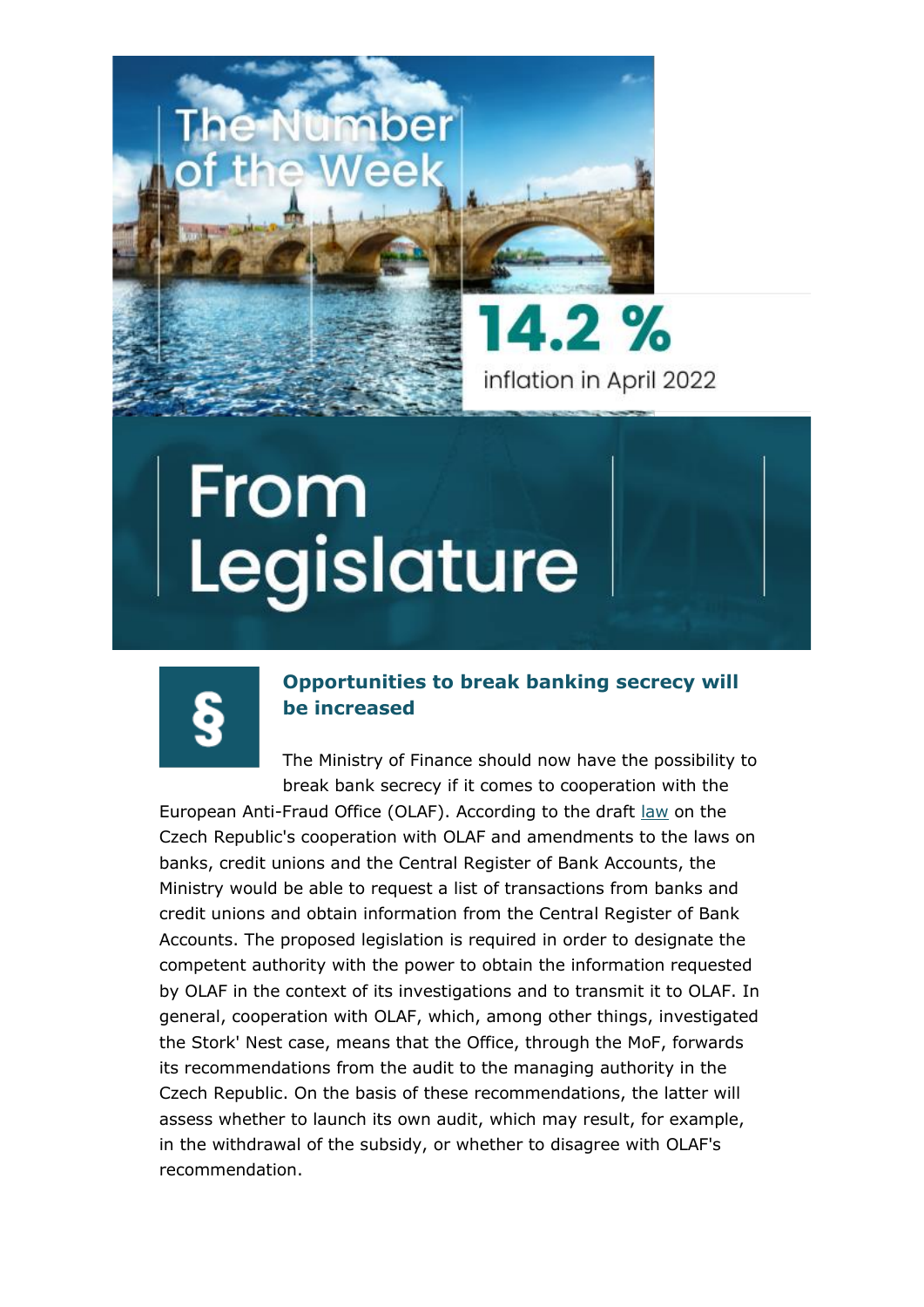# **Financial**<br>Education

# **European Money Quiz 2022 winners known**



In the pan-European final of the fifth

edition of the [European Money Quiz,](https://www.ebf.eu/ebf-media-centre/updates/european-money-quiz-2022-winners/) which focuses on the financial literacy of 13 to 15-year-old students, the most successful teams were teams from Norway, Italy, Ireland, Serbia and Malta. The top three teams will receive a cash prize from the European Banking Federation (EBF), while the five most successful teams will also be awarded a twoday trip to Brussels to visit selected European institutions. The competition is part of the EBF's financial literacy initiatives to highlight the importance of financial education for young people. In the Czech Republic, the Czech Banking Association has traditionally been the coordinator of the competition. In the online final, a total of 29 twoperson student teams competed in their financial knowledge, whose task was to answer a total of 20 quiz questions on, among other things, sustainability, internet fraud, budgeting and cryptocurrencies as quickly and correctly as possible.



**The Banking Association downgrades the economic growth estimate**

**Experts at the Czech Banking Association have agreed on an** [updated economic forecast,](https://cbaonline.cz/cba-makroekonomicka-prognoza) **which assumes a deterioration in most of the macroeconomic data. The Czech economy will slow down to 1.8% this year, the risks of stagflation are growing and real wages**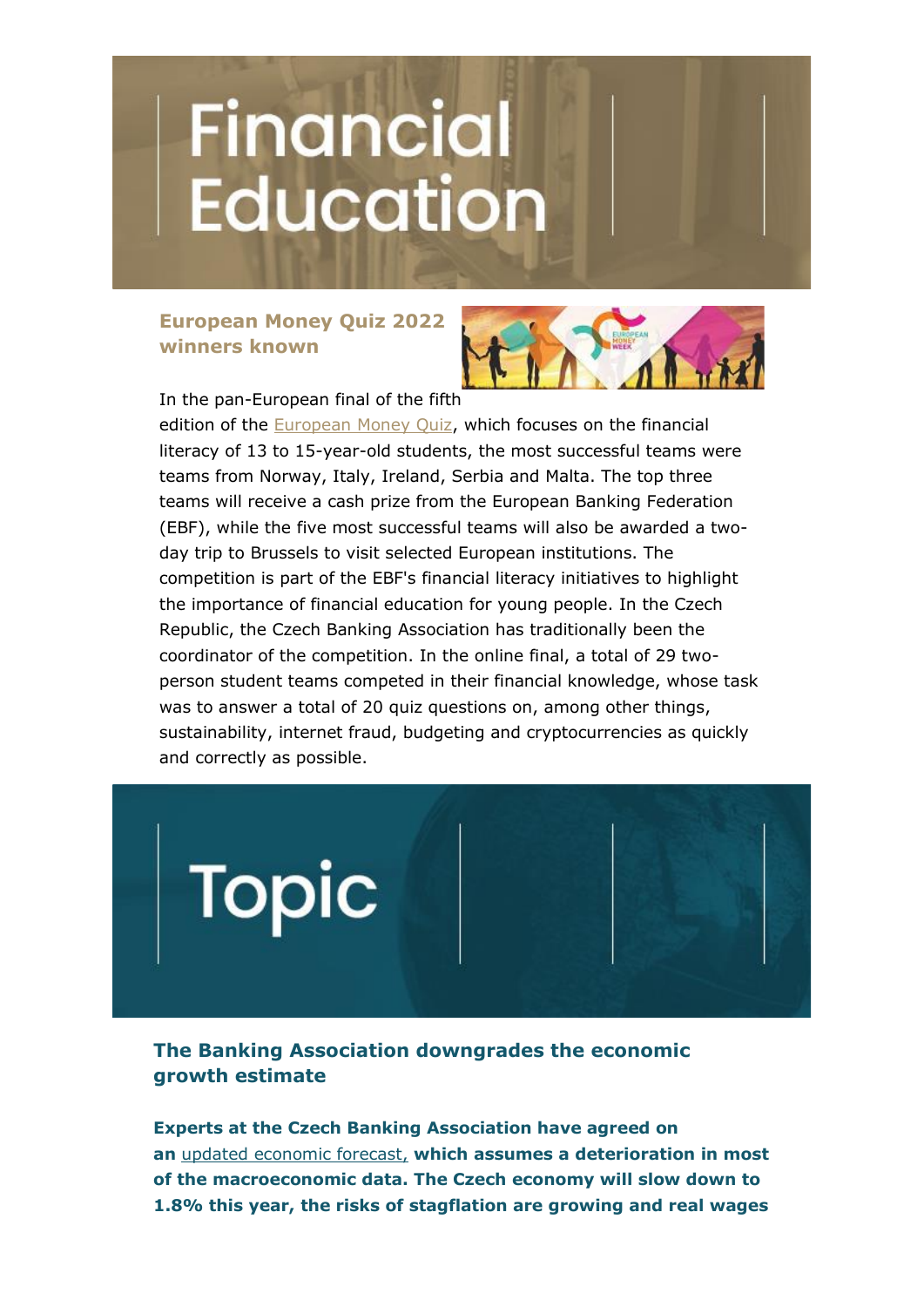**will markedly drop this year. However, analysts have also pointed to extreme uncertainties due mainly to the development of the conflict in Ukraine.**

The post-pandemic recovery of the global economy was disrupted at the end of February by the launch of the Russian military aggression in Ukraine. This completely changed the previous relatively favorable expectations for future economic developments. The conflict in Europe has brought a number of adverse economic consequences in addition to huge human tragedies*. "Russia's aggression in Ukraine turned the course of the world economy earlier this year and has caused the economy to face an equally difficult situation this year after two pandemic years. High energy prices, disruptions in supply-chains and significant price increases will undermine economic growth throughout this year,"* said Jakub Seidler, the CBA's Chief Economist.

#### **Growth will not exceed 2%**

According to the CBA's forecast, the growth of domestic economy will slow down to half this year compared to the original estimates. While the previous forecast from the beginning of February predicted growth of 3.7%, the current one estimates it at 1.8%. The estimate is thus slightly more optimistic in this respect than the latest CNB or finance ministry forecast. However, this is also due to the fact that the CBA forecast already knew the growth estimate for the first quarter when it was made. Despite the more favorable outcome of Q1, the forecast assumes a quarter-on-quarter decline in the economy in Q2 and Q3. The y-o-y economic growth will thus be close to zero in the second half of this year and some bank forecasts also expect a slight decline.

## **Inflation is being driven by housing prices**

The price growth continues to surprise, accelerating to 14.2% in April, higher than the market and the central bank's expectations. This also poses risks to this year's inflation estimate, which the forecast sees at 12.5%. The acceleration in inflation this year has been driven mainly by housing-related prices, rising food prices as well as by fuel prices. The economists on the prognosis panel generally agreed that there are risks to inflation in upwards rates, both for this year and next. In particular, energy prices have risen appreciably for long-term contracts next year and beyond, which will pose further upside risks to inflation if the market situation does not calm down. The panel expects average inflation of 4.5% next year, with the highest estimate of 7%.

#### **Employees will be left worse off**

Average wages are expected to grow by around 6% this year, similar to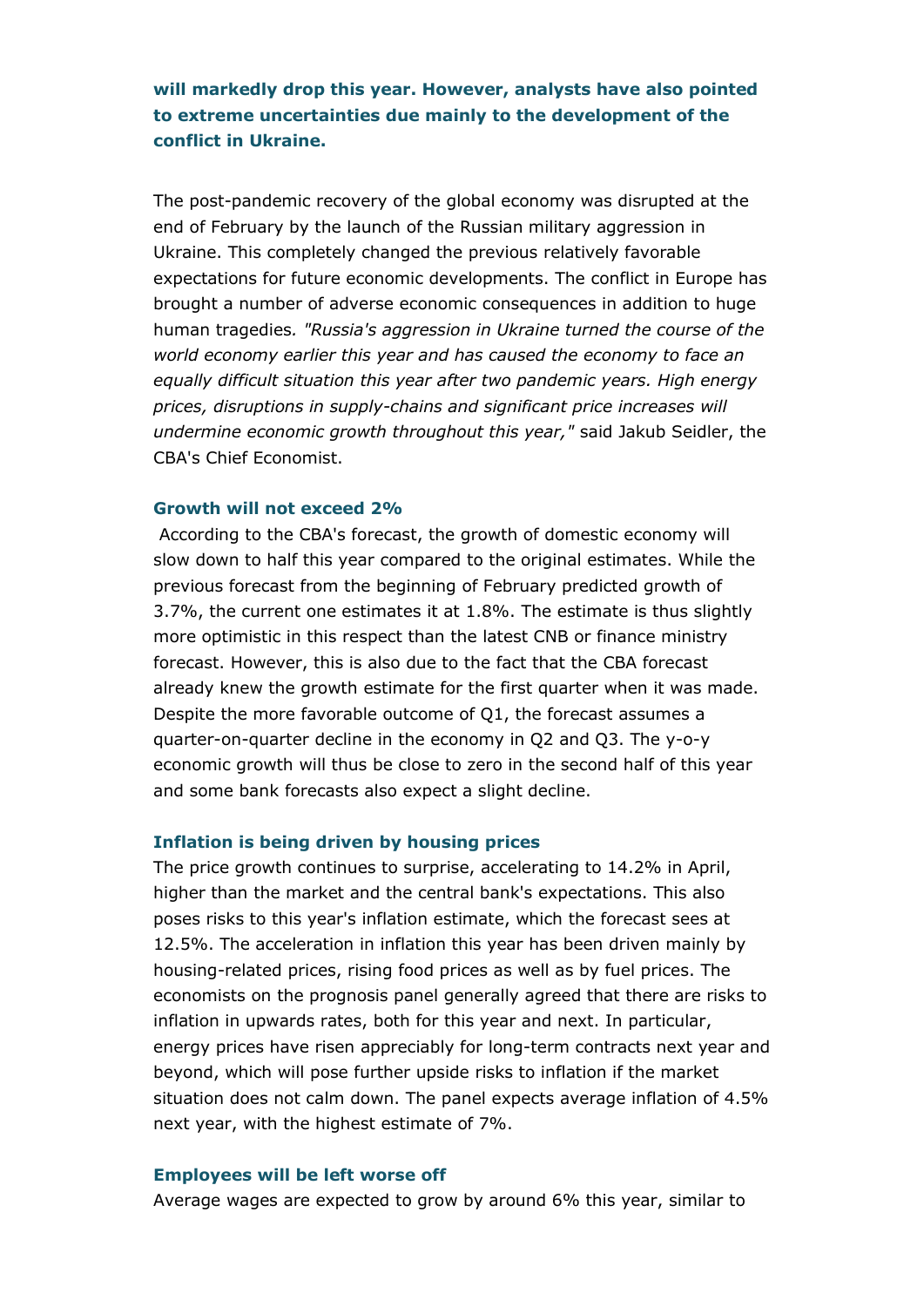last year. This will not compensate for the rapid rise in prices and real wages will therefore decrease by more than 6%. The prognostic panel expects real wage growth to return to 1.5% next year. Although for next year, the consensus of estimates expects a similar rate of around 6%, increased pressure from unions and employees to compensate for the high inflation of this year cannot be ruled out.

#### **Rates will still go slightly up**

Faster-than-expected price growth was also reflected in a much faster rise in interest rates on the part of the CNB. In the last few quarters, the CNB has raised interest rates to the current 5.75%. According to the CNB's latest forecast, interest rates could rise further, supported by rising inflationary pressures. The prognostic panel thus expects a further increase in interest rates at the end of June. For now, it expects the CNB base rate to be 6% at the end of this year and at 4% next year. Despite the noticeable rise in interest rates and the koruna's greater attractiveness in the eyes of foreign investors, the CBA's forecast panel does not foresee any significant appreciation of the koruna. According to the consensus, the koruna should move around the level of CZK 24.3 per euro at the end of this year and at CZK 24 per euro next year.

#### **Pressure on higher deficit is growing**

The CBA forecast estimates the state deficit for this year to reach 4.9% of GDP, which is a deterioration from the previous forecast due to the adverse effects of the war in Ukraine. Although collection of tax revenues has so far surprised rather positively, the consolidation of public finances will proceed more slowly due to the extraordinary circumstances, as it will entail a number of non-standard expenditures. According to the median estimates, the total public sector debt will reach 45% of GDP next year*. "The necessary fiscal austerity and the energy crisis are likely to reduce political capital and resources for the much-needed structural reforms,"* said Jaromír Šindel, Citibank's Chief Economist.